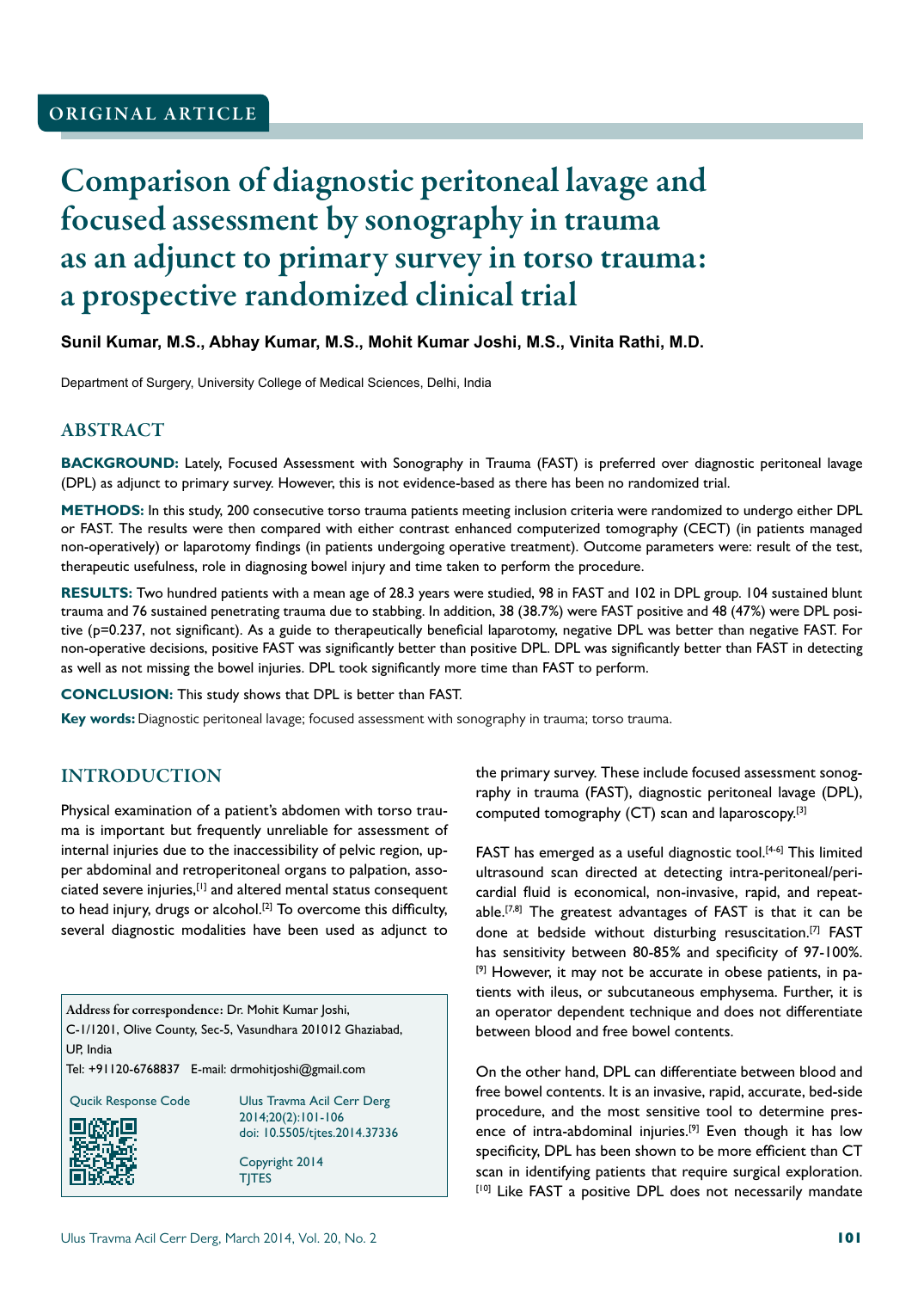immediate laparotomy in a patient with stable hemodynamics.[11] However, unlike FAST this is non-repeatable, takes longer to perform, and alters subsequent physical examination of the abdomen. DPL may be contraindicated in patients with deranged coagulation profile, previous laparotomy, marked obesity, and advanced pregnancy.

Thus, it appears that FAST and DPL may have their own relative merits and de-merits. The current trend to prefer FAST over DPL remains unjustified in the absence of any prospective randomized trial. We took this opportunity to compare these two diagnostic procedures, which is to our knowledge the first to investigate the specific attributes of FAST and DPL by conducting a randomized-clinical trial (RCT).

#### MATERIALS AND METHODS

This prospective randomized clinical study was conducted from November 2009 to April 2012 in the Department of Surgery of a large volume tertiary care teaching hospital. The study was approved by the local ethical committee. Written informed consent for inclusion was obtained from patients or their family members (for minor and patients with altered sensorium).

Criteria for exclusion in the study were: age younger than 12 years or more than 65 years, gun-shot wounds, patients with unstable hemodynamics, isolated penetrating abdominal trauma, clinical features of peritonitis at presentation, free gas under the diaphragm, impaled objects, prolapsed bowel, or omentum following penetrating injury, known coagulopathy/liver disease, previous abdominal surgery, morbid obesity, and patients denying consent for FAST or DPL.

Remaining torso trauma patients were randomized using computer generated random number table to undergo either FAST (group A) or DPL (group B). All FAST exams were performed by the same surgeon (SK) throughout using 3.5 MHz convex transducer. Time taken to perform FAST examination was noted. All DPLs were done by the same surgeon (AK) throughout by an open technique using infraumbilical midline 2-cm vertical incision. DPL was considered grossly positive if ≥10 ml of free blood, bile, or fecal matter was aspirated. Microscopically, presence of ≥100000/µl RBCs, ≥500 WBCs, vegetative matter or fecal content and bacteria (on gram staining) were considered as positive DPL. Time taken to perform DPL and complications, if any, were recorded in each patient.

Thereafter, these patients were subjected to CECT scan of the abdomen, if required. Further treatment, operative or non-operative was decided based on a number of factors such as continuing blood loss, subsequent appearance of signs of peritonitis and free air on CECT abdomen.

All the details were recorded in a predesigned proforma. Outcome parameters were result of the intervention-test, therapeutic usefulness, time taken to perform the intervention-test and role in diagnosing bowel injury. In addition, mortality and cause of death were also evaluated. Data was expressed as either mean (+SD) or percent, as per the need. Tests applied were 2 proportion Z-test and chi-square. Significance was taken at 5%.

#### **RESULTS**

Two hundred fifty consecutive eligible patients with torso trauma were enrolled into this RCT, with equal number of patients in both groups. However, 27 FAST group patients were excused for various reasons such as post-randomization equipment failure and patient's refusal for admission following initial treatment. Similarly, 23 DPL group patients were excused due to various reasons such as non-availability of DPL set, DPL being done by different surgeon and the use of local anesthesia without epinephrine.

Therefore, 200 patients remained for analysis: 98 in FAST group and 102 in DPL. Mean age of the patients was 28.3 years. There were 186 males with a demographic profile of the patients depicted in Table 1. One hundred twenty four patients [road traffic injury (RTI)=62, fall from height=36, crush injury=12, blunt assault=06, industrial accident=06,

| Table I.<br>Demographic parameters of study subjects |                       |                     |  |
|------------------------------------------------------|-----------------------|---------------------|--|
| Demographic parameter                                | DPL $(n=102)$         | FAST $(n=98)$       |  |
| Age range (yrs)                                      | $12 - 64$             | $13 - 55$           |  |
| Mean age $(\pm SD)$                                  | $27.86 \ (\pm 12.77)$ | $28.78 (\pm 11.07)$ |  |
| Male: Female ratio                                   | 94:8                  | 92:6                |  |
| Mode of injury                                       |                       |                     |  |
| <b>Blunt</b>                                         | 62                    | 62                  |  |
| Penetrating                                          | 40                    | 36                  |  |

DPL: Diagnostic peritoneal lavage; FAST: Focused assessment sonography in trauma; SD: Standard deviation.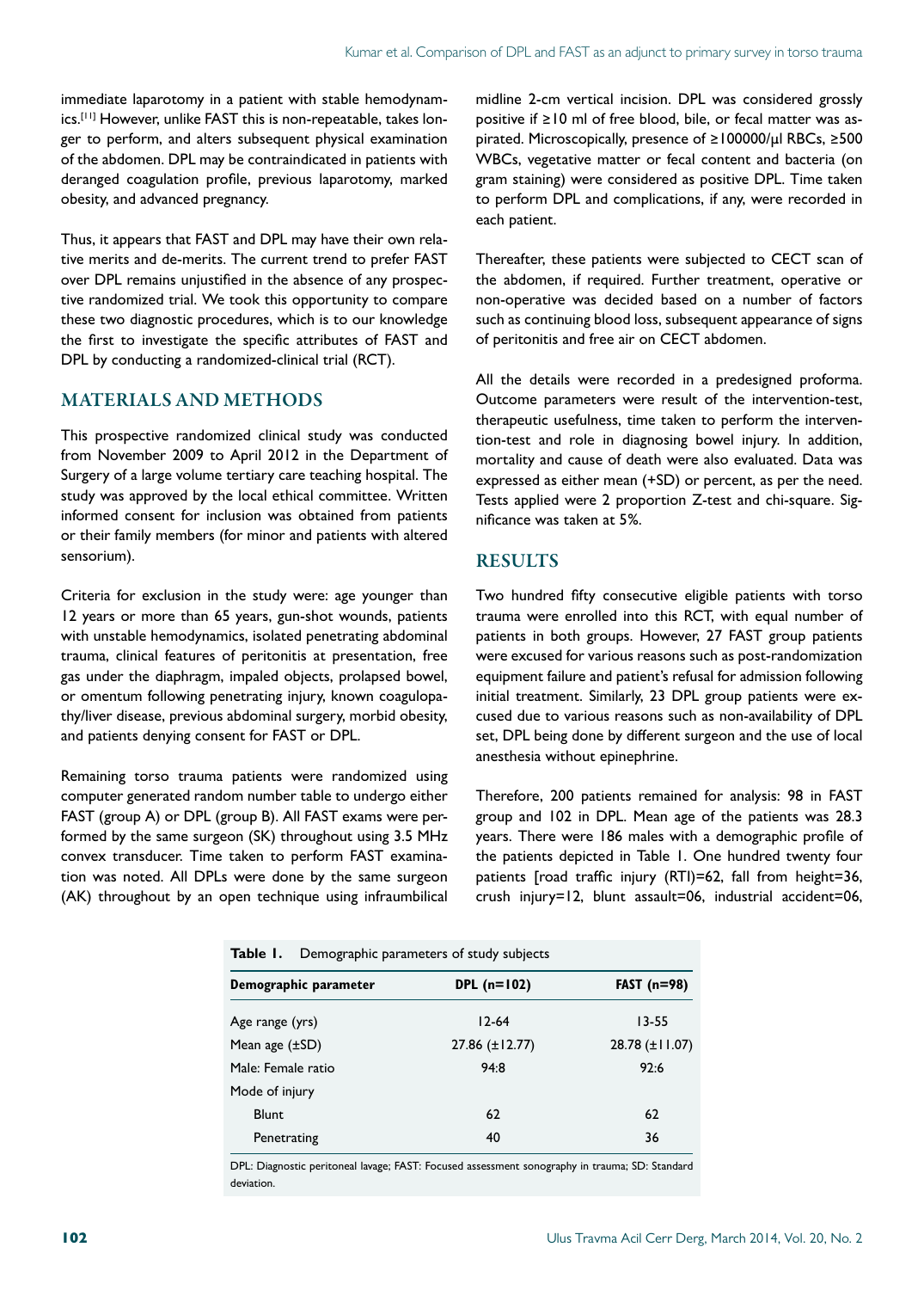train accident=02] sustained blunt trauma while remaining 76 sustained penetrating trauma due to stabs. Random group wise, FAST group (total n=98) had RTI (n=30), fall from height ( $n=14$ ), stabs ( $n=36$ ), crush injury ( $n=08$ ), blunt assault (n=06), train accident (n=02) and industrial accident (n=02) as the causes of acute admission. Similarly, DPL group (total  $n=102$ ) had RTI ( $n=32$ ), fall from height ( $n=22$ ), stabs  $(n=40)$ , crush injury  $(n=04)$  and industrial accident  $(n=04)$  as the cause of acute admission.

Eighty four patients underwent exploratory laparotomy; 36 had sustained stab injury and 48 had sustained blunt trauma. Thus, from blunt trauma category (n=124), 76 were managed non-operatively and 48 underwent laparotomy. Similarly, from penetrating trauma category (n=76), 40 patients were managed non-operatively and 36 underwent exploratory laparotomy.

FAST was recorded as positive in 38 (38.7%) and DPL was re-

**Table 2.** Results of the intervention test

corded positive patients in 48 (47%) patients. This difference was not statistically significant (Table 2).

The usefulness of FAST/DPL in guiding therapeutic decisions is shown in Table 3. A correct decision to operate was statistically similar when the results were positive. However, a negative DPL was significantly better than negative FAST in guiding for therapeutically beneficial laparotomy. Results were comparable for positive as well negative DPL or FAST when the patient underwent negative laparotomy or therapeutically non-beneficial but positive laparotomy. A positive FAST was significantly better than positive DPL in taking non-operative decisions. A negative FAST or DPL were comparable in guiding for non-operative treatment.

Bowel injury was found in 42 patients: 22 of these were in FAST group and 20 were in DPL group. Twelve of 22 patients in FAST group were test positive as against 18 from 20 in DPL group. Similarly, 10 of 22 from FAST group were test

| Test result | <b>Focused assessment</b><br>sonography in trauma $(n=98)$ | Diagnostic peritoneal<br>lavage $(n=102)$ | р                 |
|-------------|------------------------------------------------------------|-------------------------------------------|-------------------|
| Positive    | 38                                                         | 48                                        | 0.237             |
|             |                                                            |                                           | (Not significant) |
| Negative    | 60                                                         | 54                                        |                   |

#### **Table 3.** Therapeutic usefulness of FAST and DPL

|                            | <b>FAST</b><br>$(n=98)$<br><b>Positive</b><br>$(n=38)$ | <b>DPL</b><br>$(n=102)$<br><b>Negative</b><br>$(n=48)$ | p          | <b>FAST</b><br>$(n=98)$<br><b>Positive</b><br>$(n=60)$ | <b>DPL</b><br>$(n=102)$<br><b>Negative</b><br>$(n=54)$ | p          |
|----------------------------|--------------------------------------------------------|--------------------------------------------------------|------------|--------------------------------------------------------|--------------------------------------------------------|------------|
|                            |                                                        |                                                        |            |                                                        |                                                        |            |
| Therapeutically beneficial | $24^{\wedge} (04)^{\#}$                                | 38^ (08)#                                              | $Z=1.61$   | $10-$                                                  | $02 -$                                                 | $Z = 2.25$ |
| (positive) laparotomy      |                                                        |                                                        | p > 0.05   |                                                        |                                                        | p<0.05     |
|                            |                                                        |                                                        | (NS)       |                                                        |                                                        | (SIG)      |
| Negative laparatomy        | 0                                                      | 0                                                      |            | $02*(02)^{#}$                                          | $04*$                                                  | $Z = 0.97$ |
|                            |                                                        |                                                        |            |                                                        |                                                        | p > 0.05   |
|                            |                                                        |                                                        |            |                                                        |                                                        | (NS)       |
| Therapeutically            | 0                                                      | $04**$                                                 | $Z = 1.82$ | 0                                                      | $\mathbf 0$                                            |            |
| non-beneficial             |                                                        |                                                        | p>0.05     |                                                        |                                                        |            |
| (positive) laparotomy      |                                                        |                                                        | (NS)       |                                                        |                                                        |            |
| Conservative               | 4                                                      | 06                                                     | $Z = 2.65$ | 48 (02) <sup>#</sup>                                   | 48                                                     | $Z=1.3$    |
| management                 |                                                        |                                                        | p<0.05     |                                                        |                                                        | p > 0.05   |
|                            |                                                        |                                                        | (SIG)      |                                                        |                                                        | (NS)       |

#: Died (total deaths = 16; eight from FAST and eight from DPL); \*: Laparotomy on progressive deterioration of patient proved to be entirely due to pelvic trauma; \*\*: Though laparotomy revealed intraperitoneal solid viscus injuries, bleeding had stopped and thus laparotomy could have been avoided; ~: False negative FAST: could be because of early presentation, suboptimal test-skill or true handicap of the FAST. ~~: False negative DPL: could be because of early presentation or true handicap of the DPL. ^Represents true positive: comparable.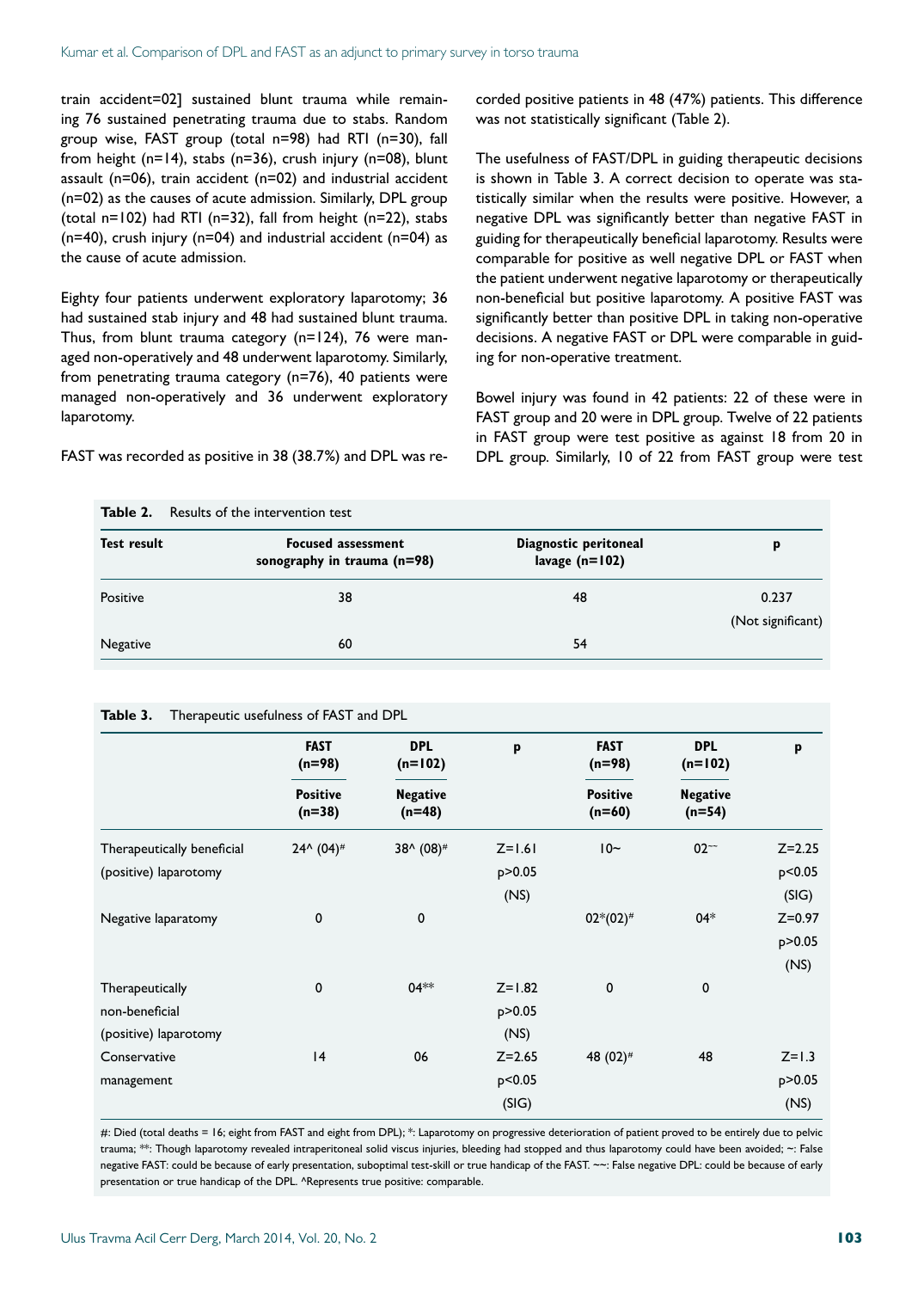#### **Table 4.** Test results as against the bowel injury

|          | Bowel injury (n=42) |            | p             |
|----------|---------------------|------------|---------------|
|          | <b>FAST</b>         | <b>DPL</b> |               |
| Positive | $\overline{12}$     | 18         | $0.011$ (sig) |
| Negative | 10                  | 02         |               |

FAST: Focused assessment sonography in trauma; DPL: Diagnostic peritoneal lavage.

| Table 5. | Mortality (n=16) |  |
|----------|------------------|--|
|----------|------------------|--|

|               | <b>Blunt trauma</b> | Penetrating trauma |
|---------------|---------------------|--------------------|
| Laparotomy    | $12^$               | $02*$              |
| Non-operative | $02**$              |                    |

^: 04 FAST positive and 08 DPL positive; \*: FAST positive; \*\*: FAST negative.

negative and only two of 20 were test negative in DPL group. Therefore, DPL was significantly better than FAST in detecting bowel injuries (Table 4).

Fourteen patients died postoperatively, and two died on nonoperative management (total deaths 16). Fourteen belonged to blunt trauma group, and two belonged to penetrating injury group (Table 5). Operative or autopsy findings in these patients are shown in Table 6.

**Table 6.** Operative findings and possible cause of death (n=16)

Eight were from FAST group. Six FAST positive patients underwent laparotomy that was justified due to the extensive intraperitoneal injuries; however, these patients died of postoperative morbidity (respiratory failure, sepsis and fat-embolism). Two were FAST negative and died of pelvic trauma and consequent hemorrhagic shock. Intra-peritoneal injuries were ruled out by autopsy in both patients.

A total of eight patients died in the DPL group and all were DPL positive and underwent laparotomy. Two of these had extensive retroperitoneal hematoma from pelvic fracture resulting in the DPL being positive association. Four patients were DPL positive for bowel contents. Two laparotomy patients were found to have small bowel perforation with gangrene while other two had gastric perforation and also underwent laparotomy. The remaining two patients underwent perihepatic packing but both died of continuing retroperitoneal blood loss from pelvic fracture; laparotomy was justified in these two patients too.

## Time Taken To Perform DPL and FAST

Mean time taken to perform FAST and DPL was 2.53±0.52 and 12.19±2.49 minutes, respectively. The difference was statistically significant (p<0.001). There were no complication or technical difficulties attributable to DPL in any of 102 patients undergoing DPL.

#### DISCUSSION

As per the Advanced Trauma Life Support (ATLS) protocol, initial assessment of multiply injured patients involves clinical

| <b>No</b>       | Group       | <b>Injury</b> | Time of death       | <b>Findings</b>                                            |
|-----------------|-------------|---------------|---------------------|------------------------------------------------------------|
| ı               | FAST+       | Penetrating   | 12 days Post-op     | Multiple gastric and colonic perforations                  |
| 2               | DPL+        | <b>Blunt</b>  | 03 days post-op     | Pelvic fracture, hemo-pneumothorax                         |
| 3               | DPL+        | <b>Blunt</b>  | 04 days Post-op     | Gastric perforation, liver laceration                      |
| 4               | <b>FAST</b> | <b>Blunt</b>  | 6 hour post-injury  | Pelvic fracture, pneumothorax                              |
| 5               | FAST+       | <b>Blunt</b>  | 03 day post-op      | Pelvic fracture, mesenteric tear, bowel contusion          |
| 6               | FAST+       | Penetrating   | 17 days post-op     | Multiple bowel lacerations, diaphragm injury               |
| 7               | DPL+        | <b>Blunt</b>  | 05 days post-op     | Pelvic fracture, bowel perforation                         |
| 8               | DPL+        | <b>Blunt</b>  | 03 days post-op     | Liver laceration, head injury                              |
| 9               | FAST+       | <b>Blunt</b>  | 10 days pot-op      | Liver and spleen laceration, retroperitoneal hematoma      |
| $\overline{10}$ | DPL+        | <b>Blunt</b>  | 02 days pot-op      | Duodenal and pancreatic injury                             |
| $\mathbf{H}$    | FAST-       | <b>Blunt</b>  | 13 hour post-injury | Pelvic fracture, bowel injury, suspected cardiac contusion |
| $\overline{2}$  | DPL+        | <b>Blunt</b>  | 03 days post-op     | Liver laceration, bowel injury, pneumpothorax              |
| $\overline{13}$ | DPL+        | <b>Blunt</b>  | 04 days post-op     | Pelvic fracture, hemothorax, flail chest                   |
| 4               | FAST+       | <b>Blunt</b>  | 02 days post-op     | Bowel injury, mesenteric tear, splenic laceration          |
| 15              | DPL+        | <b>Blunt</b>  | 02 days post-op     | Liver laceration, IVC tear, shattered kidney               |
| 16              | FAST+       | <b>Blunt</b>  | 03 days post-op     | Bowel injury, pulmonary contusion                          |

DPL: Diagnostic peritoneal lavage; FAST: Focused assessment sonography in trauma.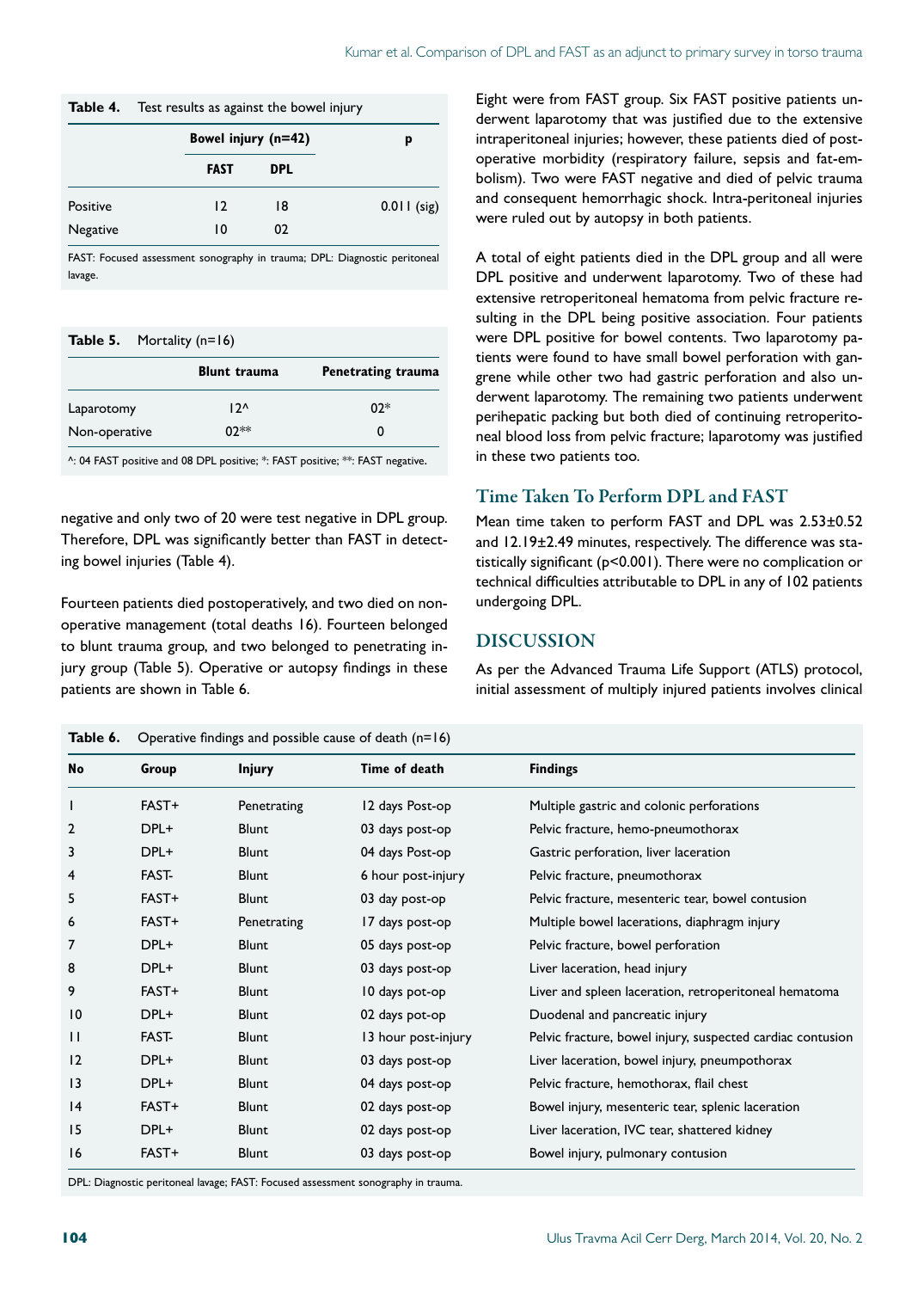evaluation by ABCDE approach along with use of adjuncts such as chest and pelvis X-Ray, FAST or DPL. Later, especially if immediate surgery is not warranted patients may be subjected to CT scan, laparoscopy, or observation.[3] CT scan, useful in detecting otherwise occult injuries to both intra and retroperitoneal structures, has a high accuracy (about 95%) and a very high negative predictive value (almost 100%).<sup>[12]</sup>

FAST and DPL are bedside, economical, and rapid means of evaluation of trauma patients. Their greatest advantage lies in the fact that these do not interfere with ongoing resuscitation of the patient.<sup>[7]</sup> There are relative merits and demerits to these two adjuncts. However, we believe that DPL offers several advantages over FAST such as no need for USG machine and trained man-power to perform and interpret the result, and its ability to differentiate blood and bowel contents which is not possible with FAST.<sup>[13]</sup> Therefore, the declining role of DPL should be re-evaluated especially since our novel evidence demonstrates a convincing role for DPL as a superior technique to the FAST procedure in determination of blunt trauma. In this large RCT, we used 200 patients to investigate and compare the role of FAST and DPL in the management of truncal trauma. Most of our patients were males and young. This is consistent with the fact that young males are at the greatest risk of injuries. In our study, stabs constituted the single most common type of injury followed by RTI and fall from a height. To the best of our knowledge, this is the only study wherein this large number of stabbed patients has been studied. Further, in this study more than 50% of stabbed patients were managed non-operatively successfully. This proves that selective non-operative management of stab-abdomen is as successful as that following blunt trauma. We feel that this was possible due to a diligent clinical approach and appropriate use of FAST and/or DPL.

In this study, instead of studying the traditional parameters like sensitivity and specificity, and true positive and true negative values we studied and compared the role of FAST and DPL in taking decisions for laparotomy and conservative management. We feel that is is where the exact role of these investigations lies. On this parameter, positive FAST and DPL were comparable to each other in guiding the surgeon to therapeutically beneficial laparotomy. However, the fact that therapeutically beneficial laparotomy was performed in significantly larger number of patients with negative FAST than in situations with negative DPL indicates that overall, DPL is better than FAST in regulating therapeutically beneficial laparotomy. However, a positive FAST was a better determinant of successful non-operative management as compared to the positive DPL. A negative FAST or DPL was inferior to positive test results for dictating a successful non-operative management, but comparably so. For the remaining therapeutic outcomes (like negative laparotomy and therapeutically non-beneficial laparotomy) the results of FAST as well as DPL were comparable.

Further, in comparison to FAST, DPL proved to be significantly better in detecting bowel injuries. Also, fewer bowel injuries were missed by DPL as compared to FAST. Collectively, this suggests that since bowel injuries are common in blunt as well as penetrating trauma scenarios, the surgeon must keep the DPL as one of the important adjunct to primary survey. DPL can be a useful tool in the impact mortality ratio by detecting bowel injuries early.

Overall, 16 patients died. Six of these were FAST (true) positive, two FAST (true) negative and six were DPL (true) positive and two DPL (false) positive. Deaths in true positive DPL or FAST signifies ongoing bleeding and need to control the same to prevent an immediate death or late death on account of shock related complications. Two true negative FAST patients died of pelvic trauma, again highlighting the importance of arresting the ongoing bleeding. We had fewer deaths in penetrating trauma than the blunt trauma. This is definitely related to the promptness with which we handled our penetrating trauma patients, in contrast to the blunt trauma where it is not uncommon to miss intra-abdominal injuries. These results are a mandate to be extra-vigilant in blunt trauma patients.

A trained surgeon performed the FAST in this study. This has become an acceptable practice as the accuracy of surgeon and radiologist performed emergency ultrasonography has been shown to be comparable and high.<sup>[14,15]</sup> Furthermore, both can perform comparable quality of FAST in comparable time.<sup>[16]</sup> Our study too confirms that trained surgeons can reliably perform FAST. There is little doubt that DPL continues to be a reliable diagnostic adjunct in torso trauma, with 95.9% sensitivity, 99% specificity and 98.2% accuracy.<sup>[17]</sup>

#### **Conclusions**

Although DPL requires significantly more time to perform, it is better than FAST as an adjunct for the initial assessment of a patient suspected to be having intra-abdominal injury.

Conflict of interest: None declared.

#### REFERENCES

- 1. Rozycki GS, Root HD. The diagnosis of intraabdominal visceral injury. J Trauma 2010;68:1019-23.
- 2. Hoff WS, Holevar M, Nagy KK, Patterson L, Young JS, Arrillaga A, et al. Practice management guidelines for the evaluation of blunt abdominal trauma: the East practice management guidelines work group. J Trauma 2002;53:602-15.
- 3. Feliciano DV. Diagnostic modalities in abdominal trauma. Peritoneal lavage, ultrasonography, computed tomography scanning, and arteriography. Surg Clin North Am 1991;71:241-56.
- 4. Byars D, Devine A, Maples C, Yeats A, Greene K. Physical examination combined with focused assessment with sonography for trauma examination to clear hemodynamically stable blunt abdominal trauma patients. Am J Emerg Med 2013;31:1527-8.